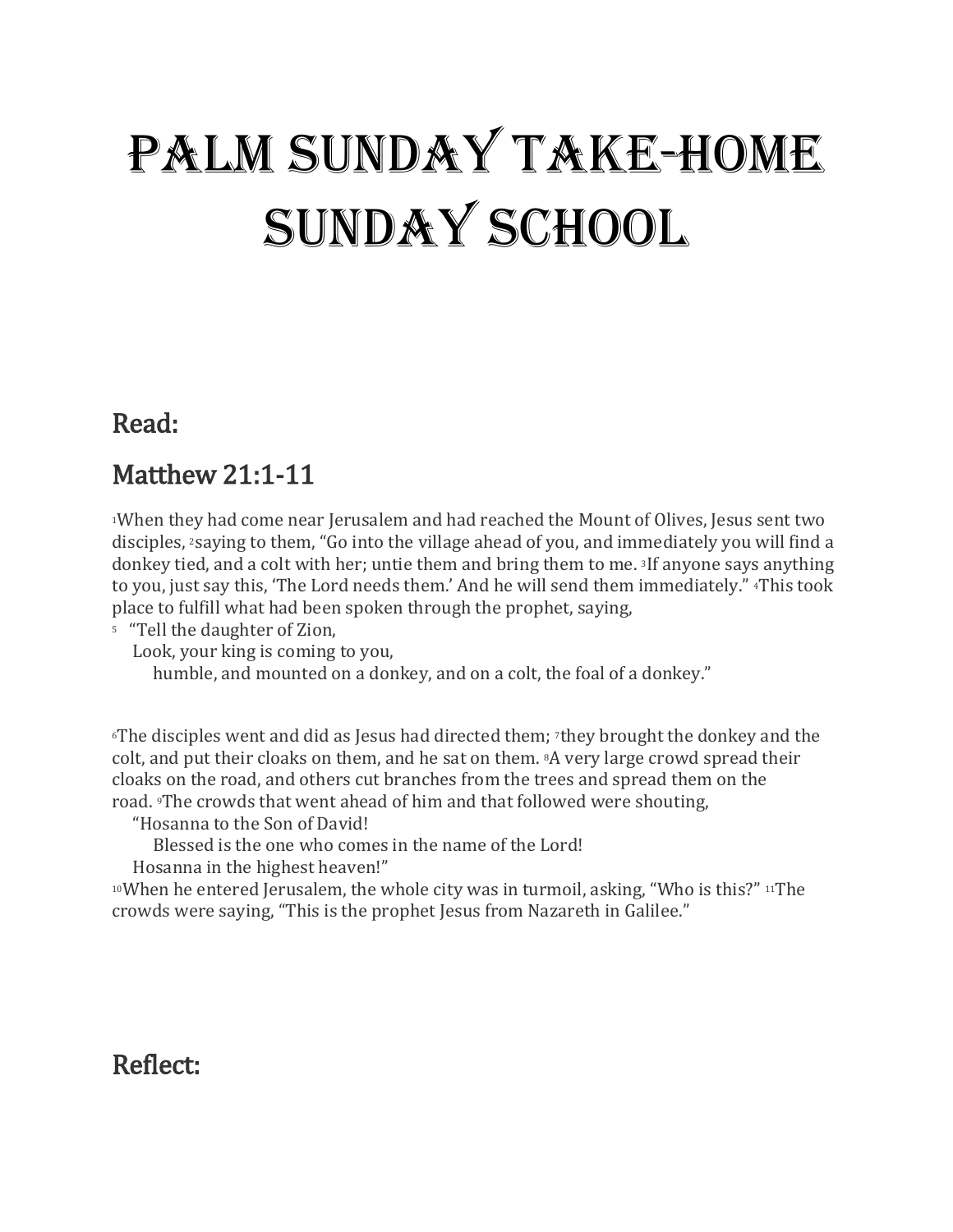- 1) Jesus fulfills an Old Testament prophesy when he arrives in town "humble and mounted on a donkey." Indeed, a donkey was not "prestigious" or fit for a king! Why would have Jesus have chosen such a lowly means of presenting himself? Do you think he cared about earthly glory? And how does that reflect on what WE should be striving for and caring about?
- 2) Here we see an amazing scene. People are welcoming Jesus into Nazareth with tons of excitement and love, because they have heard about his acts of great compassion and his unbelievable wisdom. They even proclaim that he comes from God ("Blessed is the one who comes in the name of the Lord!"). With all this said, why do you think, just one week later, Jesus is given up by the Jews to be crucified? What does this teach us about human nature? How is this similar to our own faith?

#### Suggested answers:

- 1) The Jewish people had always though that their Messiah would look like a typical kingly ruler. Strong, mighty, powerful, triumphant. However, Jesus was sent to earth to change the rules about what true power looked like. He was meant to show a different kind of kingdom to the Jewish people – one that was more about sacrifice, love, kindness, and eternal life (not temporary satisfaction). God knew that true "power" lay in one's soul, in heaven, not in earthly conquest. Jesus represents that when he enters town on a donkey, not in some kind of royal chariot.
- 2) Technically Jesus is betrayed because the Jewish leaders (afraid of all the social and religious norms Jesus was transgressing) are able to persuade the masses of Jews that Jesus is bad. To me, this highlights two things: A) the way in which we ALL need to be wary of corrupt leaders with an agenda, even today, because they can twist a story to fit what they desire, and B) that as a human race we are so easily persuaded by propaganda. We need to act based on what our heart and faith is telling us, not what higher ups in society, or even in church, tell us we "should" be doing.

Additionally, the way in which Jesus goes from alleged hero to alleged criminal in just a week span demonstrates just how fickle we can be as humans. How often do we in our own faith say that we trust God, and then the very next minute try to control every aspect of our lives or get angry at God because things don't go according to our plans. Could this Holy Week story not be a message to all of us that we can very easily all fall under the trap of betraying God by not being faithful and by making decisions out of self-interest and not out of loyalty to the Lord?